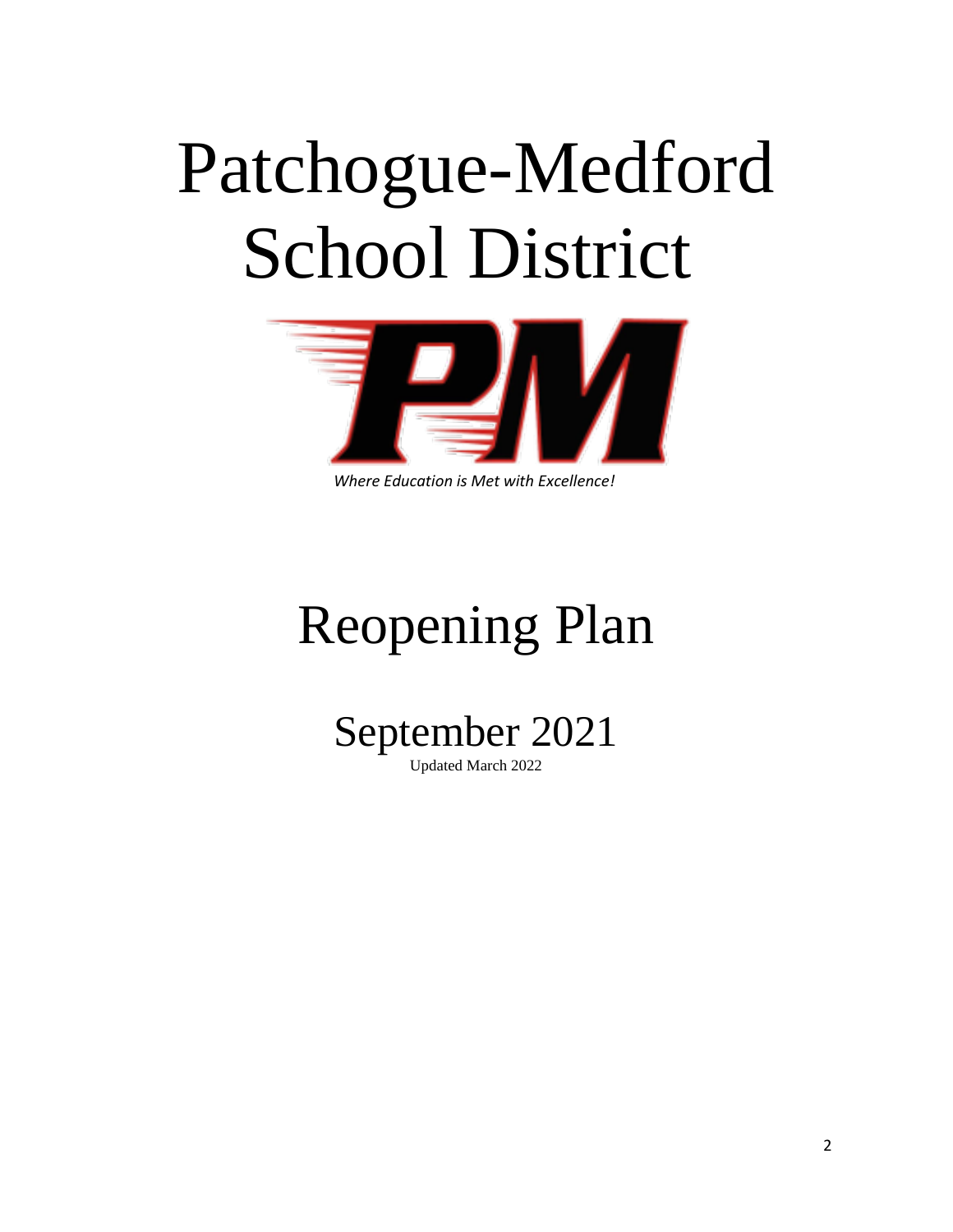#### **DISTRICT WIDE REOPENING COMMITTEE**

Dr. Donna Jones – Superintendent of Schools and Chairperson of District Wide Reopening Committee

Lori Cannetti - Assistant Superintendent for Curriculum & Instruction and Subcommittee Chair for Secondary Education

Dr. Joey Cohen - Assistant Superintendent for Human Resources and Subcommittee Chair for Elementary Education

Dr. Jessica Lukas - Assistant Superintendent for Special Education & Pupil Services and Subcommittee Chair for Special Education and Social and Emotional Supports

Frank Mazzie - School Business Administrator and Subcommittee Chair for Operations

Kelvin Ortiz - Director of Special Education and Subcommittee Chair for Nursing Supports

Ryan Cox - Director of Athletics/PE/Health and Subcommittee Chair for Athletics and Physical Education

Robert Epstein - Principal of Canaan Elementary School and Subcommittee Co-Chair for Music and the Arts

Nathan Brinkman - Director of Art, Music & Cultural Arts and Subcommittee Co-Chair for Music and the Arts

Erin Skahill – PMAA President and Principal of Eagle Elementary School

Kevin Toolan – PMCT President and Teacher

Christopher Angelora – PMCT Vice President and Teacher

Candida Bednarski – Nurses Unit President and Registered Nurse

Michelle Jordan – CSEA Clerical Unit President and Principal Office Assistant

John DeSantis – CSEA Custodial Unit President and Maintenance Mechanic II

Lori Musumeci – CSEA Part-Time Unit Vice President and PTA Council President and Part Time Special Education Aide

Emily Moss – Director of School Age Child Care

Paul Noonan – Director of Plant and Facilities

Carol Sicignano – Transportation Supervisor

Daniel Erwin – Food Service Director

James Richroath – Administrator of Technology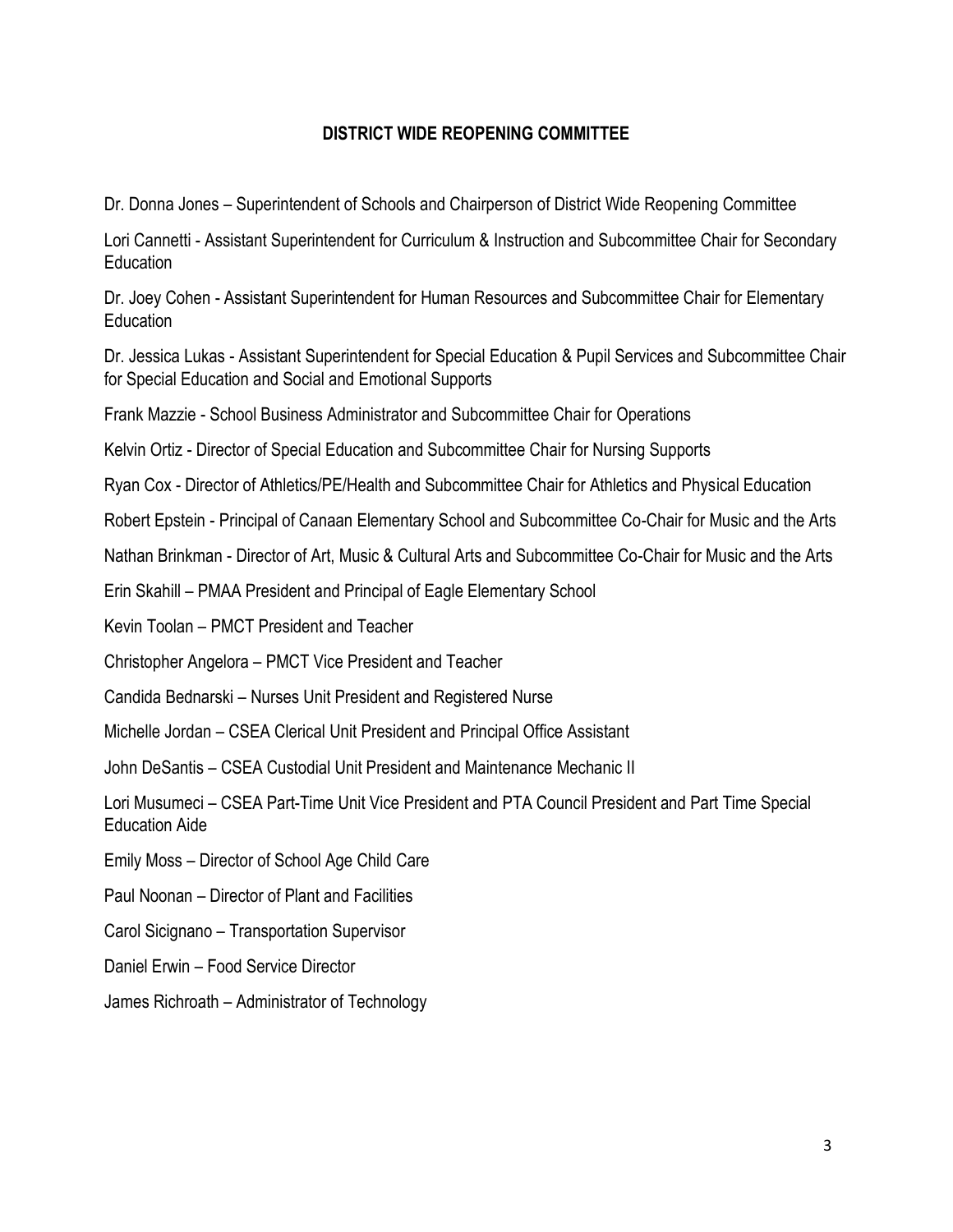#### **DISTRICT LEVEL ADMINISTRATION**

#### **Central Administration**

Donna Jones, Ed.D. Superintendent of Schools Lori Cannetti **Assistant Superintendent for Instruction** Joey J. Cohen, Ed.D. Assistant Superintendent for Human Resources Jessica Lukas, Ed.D. Assistant Superintendent for Special Education and Pupil Services School Business Administrator

#### **BOARD OF EDUCATION**

| President             | Kelli Anne Jennings         |
|-----------------------|-----------------------------|
| <b>Vice President</b> | Marc A. Negrin              |
| <b>Trustees</b>       | Teresa Baldinucci-Greenberg |
|                       | Diana Andrade               |
|                       | Thomas P. Donofrio          |
|                       | Anthony C. O'Brien          |
|                       | Bernadette M. Smith         |
|                       |                             |

District Clerk Dennis M. Logan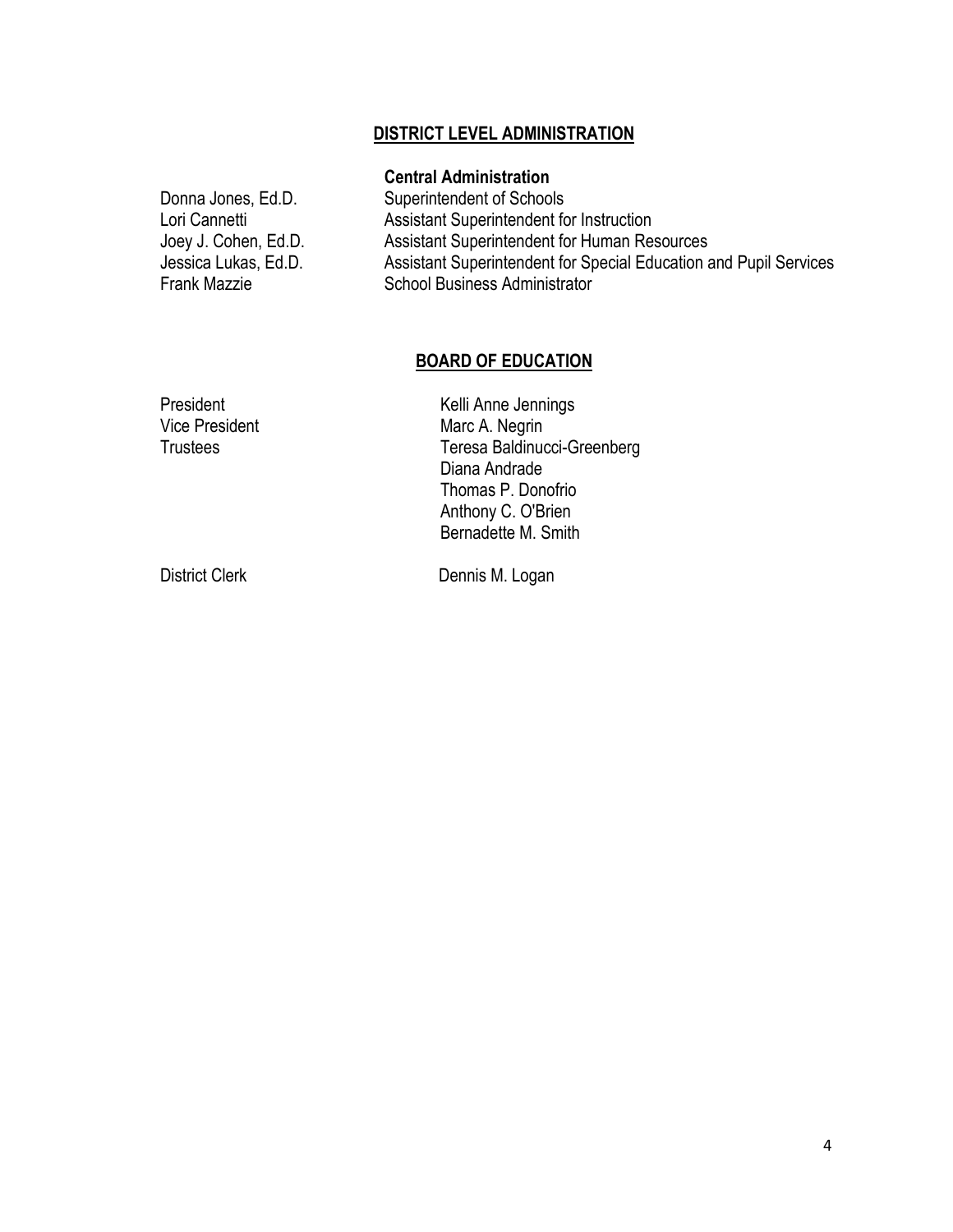This reopening plan was developed to ensure a safe and educationally sound environment for the students in the Patchogue-Medford School District. It relied on input from members of the school community, teachers and administration.

Throughout the 2021-2022 school year, the district will:

- Maintain safety protocols recommended by the CDC, the Departments of Health of NYS and Suffolk County and the Office of the Governor of the State of NY and the County Executive of Suffolk County.
- Maintain communication with all local and state authorities
- Work in every way possible to mitigate the spread of COVID-19

In furtherance of the district's desire to keep all members of the school community safe, the following procedures will be instituted for the remainder of the school year:

## **Delivery of Educational Services:**

It has always been the belief of the Board of Education and District Administration that in-person education is the most effective way for students to learn. This belief was tested during the 2020-2021 school year when students were on hybrid and remote schedules for part of the year. Our data shows that most students did not thrive under these conditions. Therefore, all students, K-12, will be in school and in person. The district will identify persons at risk and inform individuals of appropriate procedures to provide reasonable accommodations in school.

- Remote Teaching
	- $\circ$  There will be no remote teaching provided, except as noted below. If a student is ill for an extended period of time, a doctor's note is required and the parent/guardian must fill out a Home Instruction Application. The District's Doctor may be consulted in approving the application for Home Instruction. If the determination is in the affirmative, the student will be placed on Home Instruction at the expense of the district.This arrangement will continue until the student is able to return to onsite instruction.
	- $\circ$  For students who are quarantined due to COVID, either as positive case or close contact, asynchronous assignments will be provided through Schoology or Teams. The students will have access to remote home instruction/tutoring during their mandated quarantine period. A home instruction packet is not required for a mandatory quarantine. A schedule for home/instruction/tutoring during quarantine can be found on our website at [www.pmschools.org](http://www.pmschools.org/) The student is required to finish and turn in all assignments during the quarantine period. Failure to do so will result in a recorded absence from class. The District expects that an open line of communication will be provided to students and parents throughout a student's quarantine.
- Home Schooling: Home schooling will be permitted when all of the New York State guidelines for home schooling are followed. This is handled by the Registration Department. Please do not hesitate to contact the Registration Office at 631-687-6340 with any questions.

### **Face Coverings:**

Effective Match 2, 2022 Governor Hochul lifted the mask mandate for NYS schools. Therefore, as of March 2, 2022 masks are optional for all students and staff.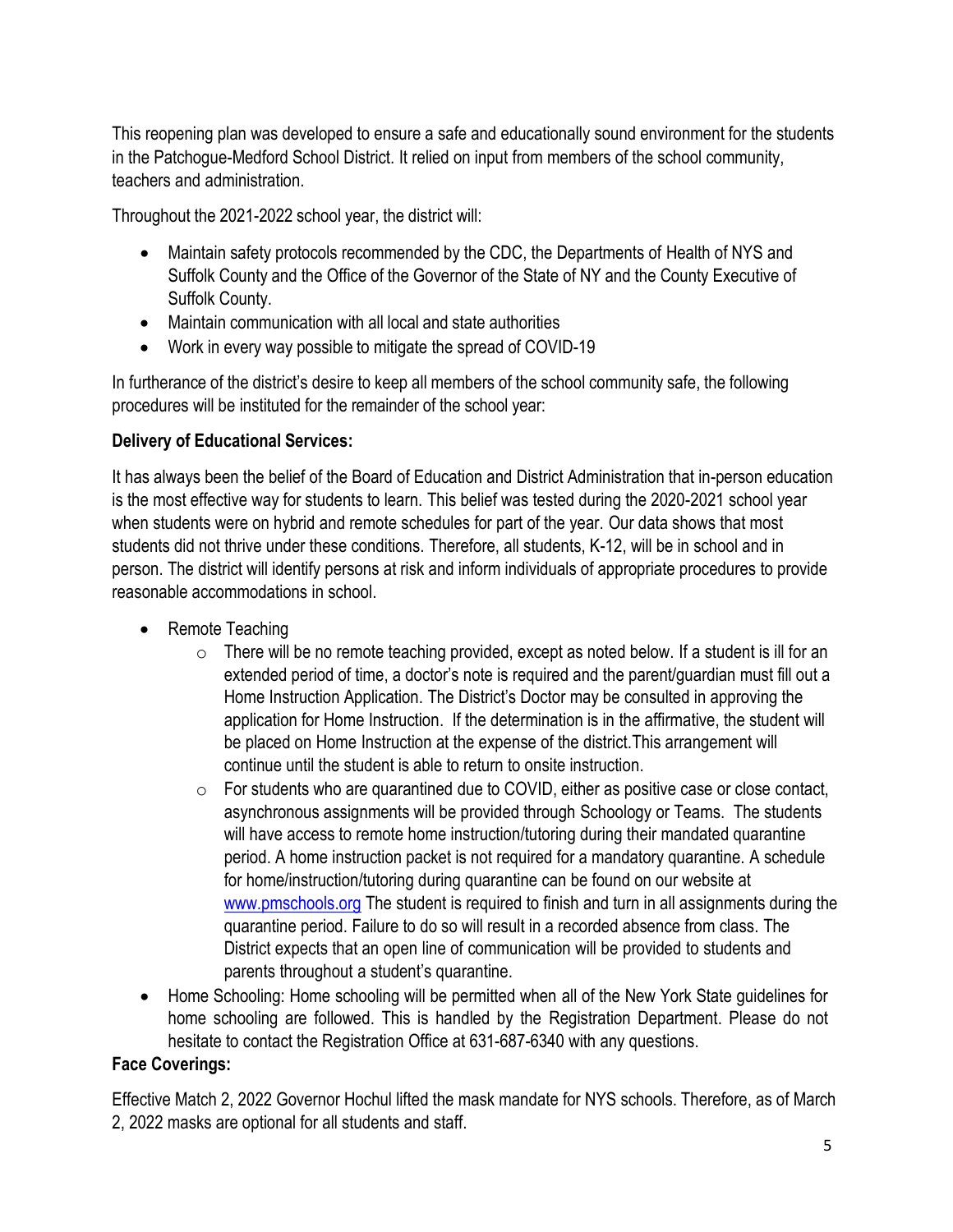#### **Physical Distancing:**

The CDC recommends physical distancing in schools and further recommends a distance of three (3) feet, if possible. Therefore, the following procedures and protocols will be enacted.

- All employees and students shall practice physical distancing, where practicable.
- Classrooms and other instructional areas will attempt to allow for three or more feet of physical distancing whenever possible.

#### **Visitors to Schools:**

The following protocols and procedures will continue to be required of all visitors to schools:

- $\circ$  Visitors will display their license, passport, or other government issued identification to school personnel who will process their information in our visitor management system. The visitor must wear the disposable badge at all times while present on school grounds.
- $\circ$  All entry to the buildings by visitors or guests will occur through the main entrance to a check-in point at the greeter station.
- $\circ$  Face coverings are optional for visitors.
- o Any contractor must submit proof of weekly testing to the Business Office. Should a contractor be vaccinated, proof of vaccination may be used in lieu of testing.

#### **Transportation:**

Face coverings are optional on school buses.

#### **Extracurricular Activities, including Interscholastic Sports:**

It is the belief of the Board of Education and the District Administration that the resumption of extracurricular activities and Interscholastic sports is vital to the social and emotional health and well-being of our students. Therefore:

- It is the intent of the district to provide the normal complement of Extracurricular activities and Interscholastic sports for students as long as no State or County Agency prohibits them.
- The district will monitor clubs and activities which interact with outside agencies and/or facilities, including field trips.

#### **School Closures:**

The district will continue to prepare for situations in which one or more school buildings need to close due to a significant number of students or staff testing positive for COVID-19 or if it is directed to do so because there is a considerable regional increase in COVID-19 cases. The district will consult the Department of Health when making such decisions.

The district may choose to modify operations in one or more schools prior to closing to help mitigate a rise in cases. The district will consult the Department of Health when making such decisions.

School building administrators will communicate with the Superintendent or his/her designee regularly and, if needed, will consider closing school if absentee rates affect the ability of the school to operate safely.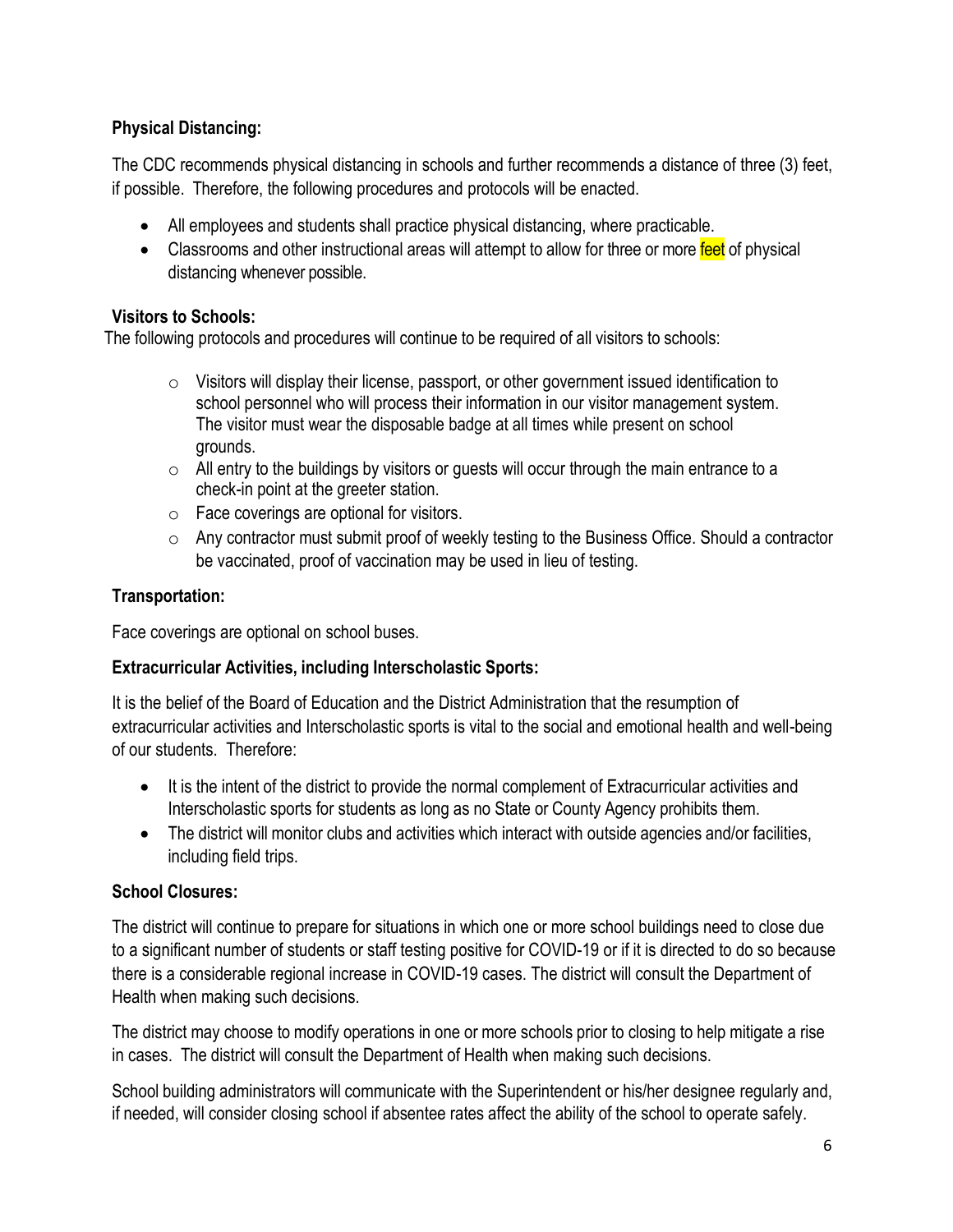#### **COVID-19 Isolation and Quarantine Update**

#### **Isolation (Positive Case)**

- Vaccination status (regardless of the number of shots and booster) is no longer a factor in the isolation period if you test positive.
- Individuals testing positive for COVID-19 must isolate for (5) days regardless of vaccination status.
- Day 0 is the day of symptom onset, or if asymptomatic, the date the test was taken.

#### **Return from Isolation (Positive Case)**

- Students/staff may return from isolation after five (5) days as long as symptoms are improving and they are fever free for at least 24 hours without the use of fever reducing medication.
- Students/staff who return from being positive after five days, must wear a mask for days 6-10.
- Students/staff who are moderately-severely immunocompromised should discuss their return with their medical provider.

#### **Exposure (Close Contacts)**

Exposure is defined as those who meet the definition of a "close contact" to an individual with COVID-19. A close contact is a person, regardless of vaccination status, who was less than 6 feet away (unmasked) from an infected person for a cumulative total of 15 minutes or more over a 24-hour period (for example, three individual 5-minute exposures for a total of 15 minutes).

A simpler operational definition of exposure for unmasked individuals is to consider the entire classroom in which the infected individual was present to be exposed or potentially exposed. This group definition considers all individuals in the classroom as exposed or potentially exposed. All should mask and test.

#### **Exposure is not a reason to remove students or staff members from the classroom setting or school**.

#### **Symptomatic Individuals**

If symptoms are evident while school is in session:

- The school nurse will evaluate employees and students, who show symptoms of COVID-19 while in school. If the nurse determines that the employee or student has symptoms of COVID-19, the employee or student will be isolated until they can be transported home. Additionally, staff will continue to be provided with training on how to identify signs of illness in students and staff and the procedure to send symptomatic persons to the school nurse or other designated personnel in each building, at which time the following procedure will be initiated:
	- The person will be moved to a predetermined isolation room or area
		- o These areas will be closed off and not used before they can be cleaned and disinfected
	- If the individual is a student, the parent/guardian will be contacted so that the child can be picked up as soon as possible.
	- Sick staff members and children will be advised not to return until they have met the Department of Health criteria, which includes documentation from a health care provider following evaluation, negative test results and/or release from isolation (issued by the Department of Health).